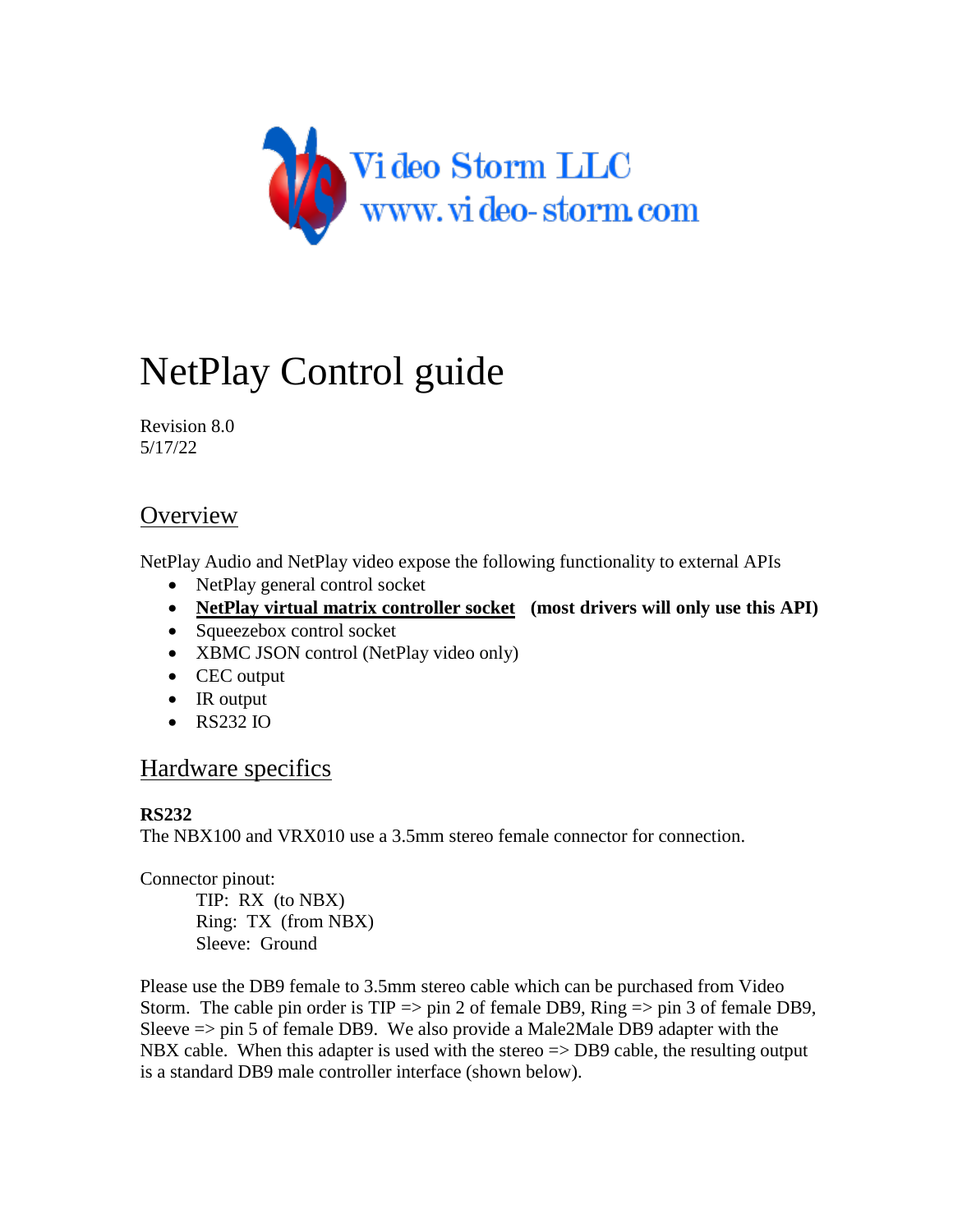The NAB board inside a CMX switch uses the XP male db9 output. It also has the same pinout as shown below.



# DB9: View looking into male connector

Only 3 pins on the connector are needed:

Pin 2: RX (to NBX) Pin 3: TX (from NBX) Pin 5: Ground

This output can be connected directly to the female db9 CONTROL port on any CMX switch.

NBX010 uses a standard USB to RS232 adapter for RS232. The adapter has the same db9 pinout as above.

## **IR**

**Output** 3.5mm mono or stereo plug For connection to 5V emitter Tip positive, Sleeve negative

Input (not currently support by CLI, only XBMC) 3.5mm stereo plug For connection to 5V detector Tip signal, Ring ground, sleeve supply

**CEC** On HDMI output of VRX010 only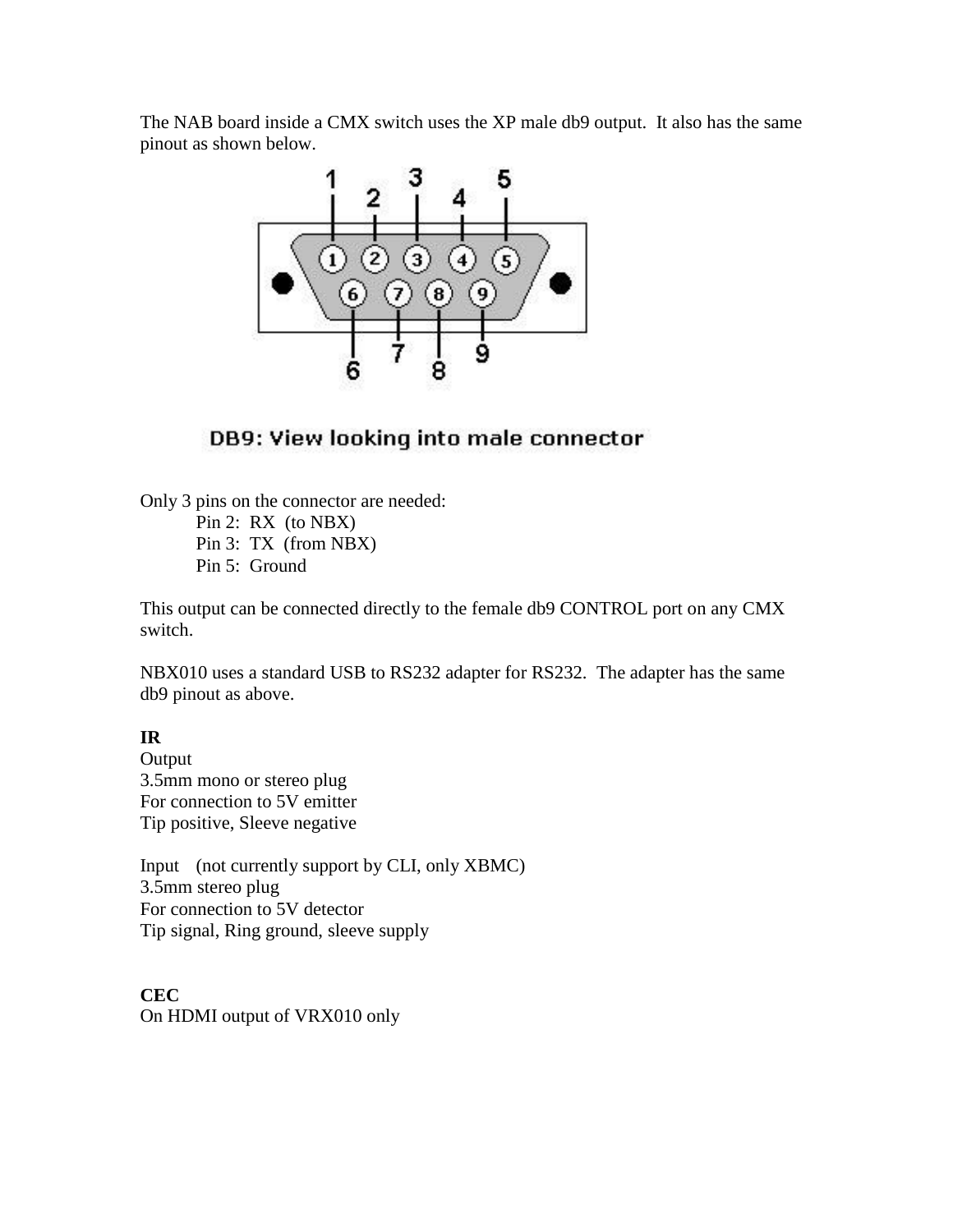# Protocol settings

RS232 output Baud rate : 9600 Data bits: 8 Stop bits: 1 Parity: None Flow control: None

NetPlay TCP control port Protocol: TCP/Telnet Port: 23 (single connection only) Port: 9091 (multiple connection capable)

NetPlay virtual matrix control port (one per NetPlay Video system on designated device) Protocol: TCP/Telnet Port: 9092 (multiple connection capable)

Squeezebox CLI server control port (one per system on designated device) Protocol: TCP/Telnet Port: 9090 Documentation at http://wiki.slimdevices.com/index.php/Logitech\_Media\_Server\_CLI

XBMC JSON control Protocol: TCP/Telnet Port: 9090 *(can be changed, but not recommend to run both Squeeze server and XBMC on one platform)* Documentation at http://wiki.xbmc.org/?title=JSON-RPC\_API

Cover art for the currently playing song is available at Http://<NBA-IP:80>/coverart<#> where # is the output channel #. Coverart will be JPG format.

Virtual matrix control via HTTP GET http://<VMM-IP>/vm\_request.php?cmd=PROTOCOLCMD Note PROTOCOLCMD must be URL encoded properly

# Commands

NBX/VRX uses the following algorithm to translate the Telnet socket interface to RS232:

- 1. If the command is a valid NetPlay command (see command set), it will process it locally and provide the echo/response directly back to the Telnet socket.
- 2. Otherwise, all characters will be directly forwarded to the RS232 TX output unaltered. Note that the output is implicitly buffered by  $\langle cr \rangle$ , since step 1 requires a  $\langle cr \rangle$  termination
- 3. All RX data received from RS232 port is forwarded directly to the Telnet socket unaltered. Note there is no buffering in this direction.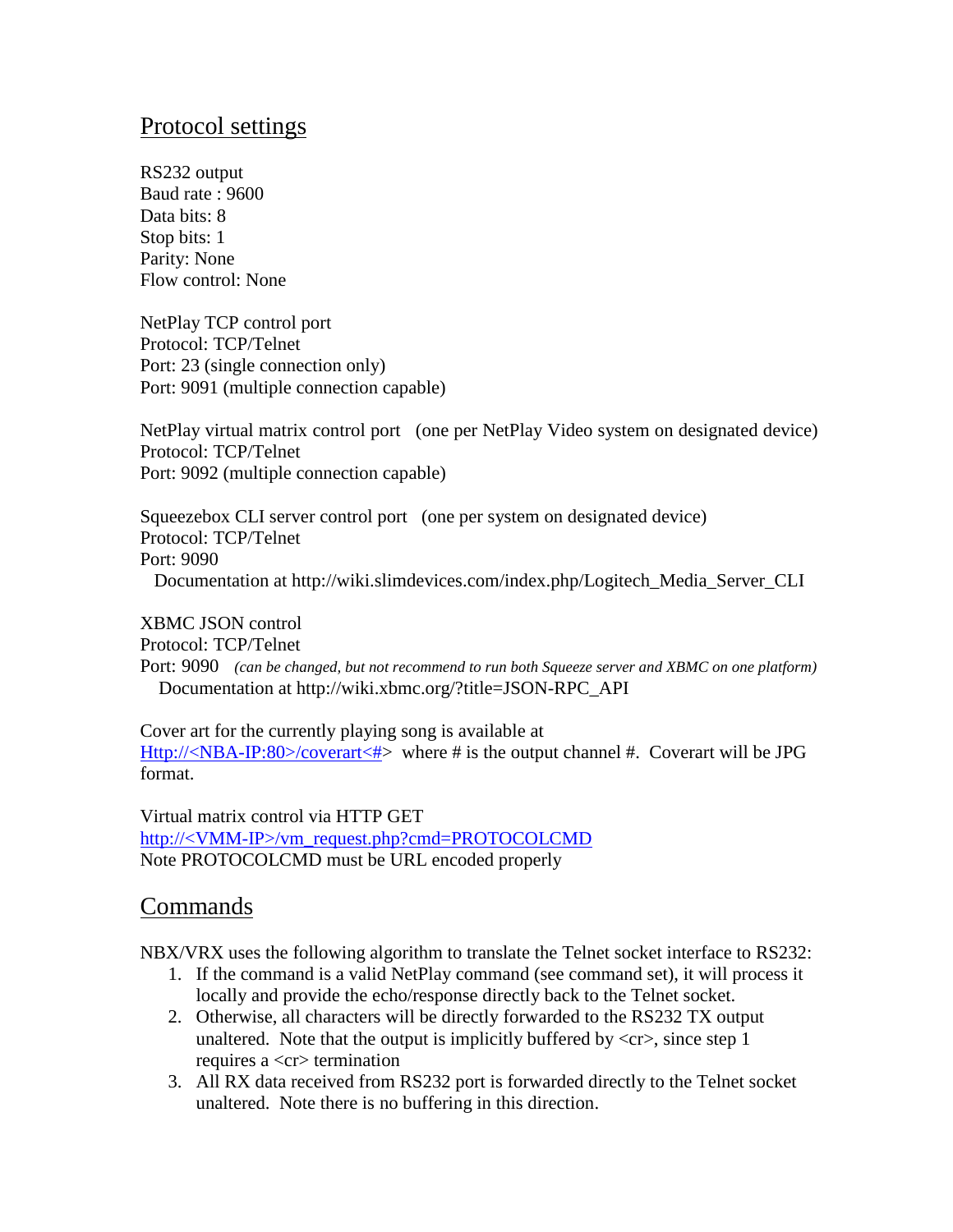NAB uses the following algorithm to translate the Telnet socket interface to RS232:

- 1. If the command is a valid NAB command (see command set), it will process it locally and provide the echo/response directly back to the Telnet socket.
- 2. If the command begins with the forwarding directive (/F, 2 characters), it will strip these 2 characters and forward the rest of the command (up to and including the next  $\langle$ cr $\rangle$ ) to the RS232 output port (XP). Note that the output is implicitly buffered by  $\langle cr \rangle$ , since step 1 requires a  $\langle cr \rangle$  termination.
- 3. Otherwise, all characters will be directly forwarded to the CMX microprocessor with a '&' character pre pended. This character lets CMX know that this is a command to be processed locally. Note that the output is implicitly buffered by  $\langle cr \rangle$ , since step 1 requires a  $\langle cr \rangle$  termination.
- 4. All RX data received from RS232 port is forwarded directly to the Telnet socket unaltered. Note there is no buffering in this direction.

NBX/VRX will echo back all characters sent to it. This is the easiest way to verify if your cable connection is correct. The NBX does not add  $\langle$  after any  $\langle$  cr> received, so if you are using windows Hyper-terminal you should change the default settings to allow line feed on carriage return. NBX will only send the echo for valid commands terminated  $by < c r$ .

All commands are terminated by <cr> (carriage return, ascii code 0xD). **NOTE: all**  references to  $\langle cr \rangle$  in this document mean the single ascii character NOT the four **characters "<cr>"**.

The following are the valid command sets for all NBX/NAB/VRX/VTX devices. Different models can be differentiated by the controller by the status readback.

All NetPlay commands start with a  $Q$  and end with a  $\langle cr \rangle$ 

## NetPlay command set:

QCFabbcccz+<cr> : Config control

a is one of (C/R/S) selects the file (C is config, S server, R renderer) bb is the row index to modify ccc is the column index to modify (set to 000 for single columns)  $z+$  is the data to store, terminated by the  $\langle cr \rangle$ 

See the config files section at the end for details on the fields

QSETIPaaa.aaa.aaa.aaa<cr> : Set static IP address to aaa field QSETMKaaa.aaa.aaa.aaa<cr> : Set subnet mask to aaa field QSETGWaaa.aaa.aaa.aaa<cr> : Set gateway address to aaa field QSETDNaaa.aaa.aaa.aaa<cr> : Set dns address to aaa field QSETBCaaa.aaa.aaa.aaa<cr> : Set broadcast address to aaa field  $QSETDHCPx < cr>; x=0 \Rightarrow STATIC, x=1 \Rightarrow DHCP$ QSETWLANx<cr> $\ge$ : x=0 => wireless off, x=1 => wireless on (adapter required)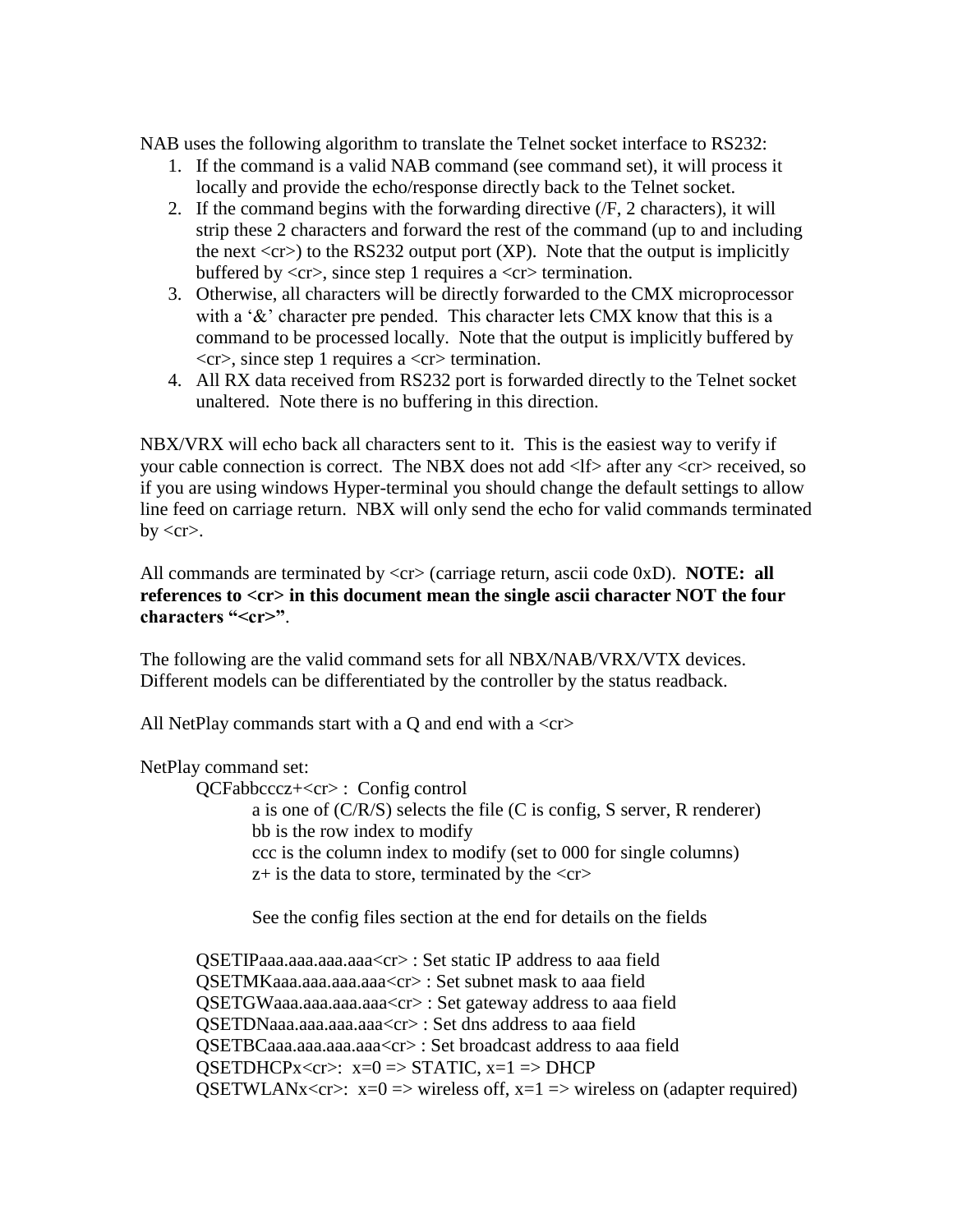QSETSSIDaaa<cr> : Set SSID to aaa field QSETPWDaaa<cr> : Set WPA PSK password to aaa field QSTATETH0>cr>: Request details on Ethernet interface. Output will be the ifconfig details on eth0 framed by QSTATETH0<cr>  $OK < c r$ Data QRESTART<cr>: Reboot NBX

QHALT<cr>: Halt NBX OS so power can be removed safely QUPDATEFW<cr>: Updates the firmware from web server and reboots QSDDPI<cr>: Send SDDP identity event

QSTATVER<cr> : Request device version Output will be the version id framed by QSTATVER<cr>  $OK < c r$ Version string

QSTATCONFabbb<cr> : Request config data

a is one of (C/R/S) selects the file (C is config, S server, R renderer) bbb is the row index (255 to return all rows with header) Output will all data columns of that row framed by QSTATCONFabbb <cr>  $OK < c r$ 

Data

QSTATI2Sa<cr> : Request audio channel information and Metadata a is the optional argument to return only one specific of the output Metadata includes Title, Artist, Album, Server ID, Player ID Output will be the I2S status, one row per output framed by OSTATI2S<cr>

OK<cr>

Header with column labels

8 rows of data

QSTATI2Daa<cr> : Request virtual channel information and Metadata aa is the requested virtual channel (01-48)

will return 1 line of data in the same format as above

QSAVEa<cr>: Saves the metadata for the current song on audio channel a

QSTATTOP<cr> : Request cpu utilization

Output will be the output of TOP header framed by

QSTATTOP<cr>

 $OK < c r$ 

Data

QCOVERART#<cr>: Request coverart JPG for channel # Output will be

QCOVERART# <cr>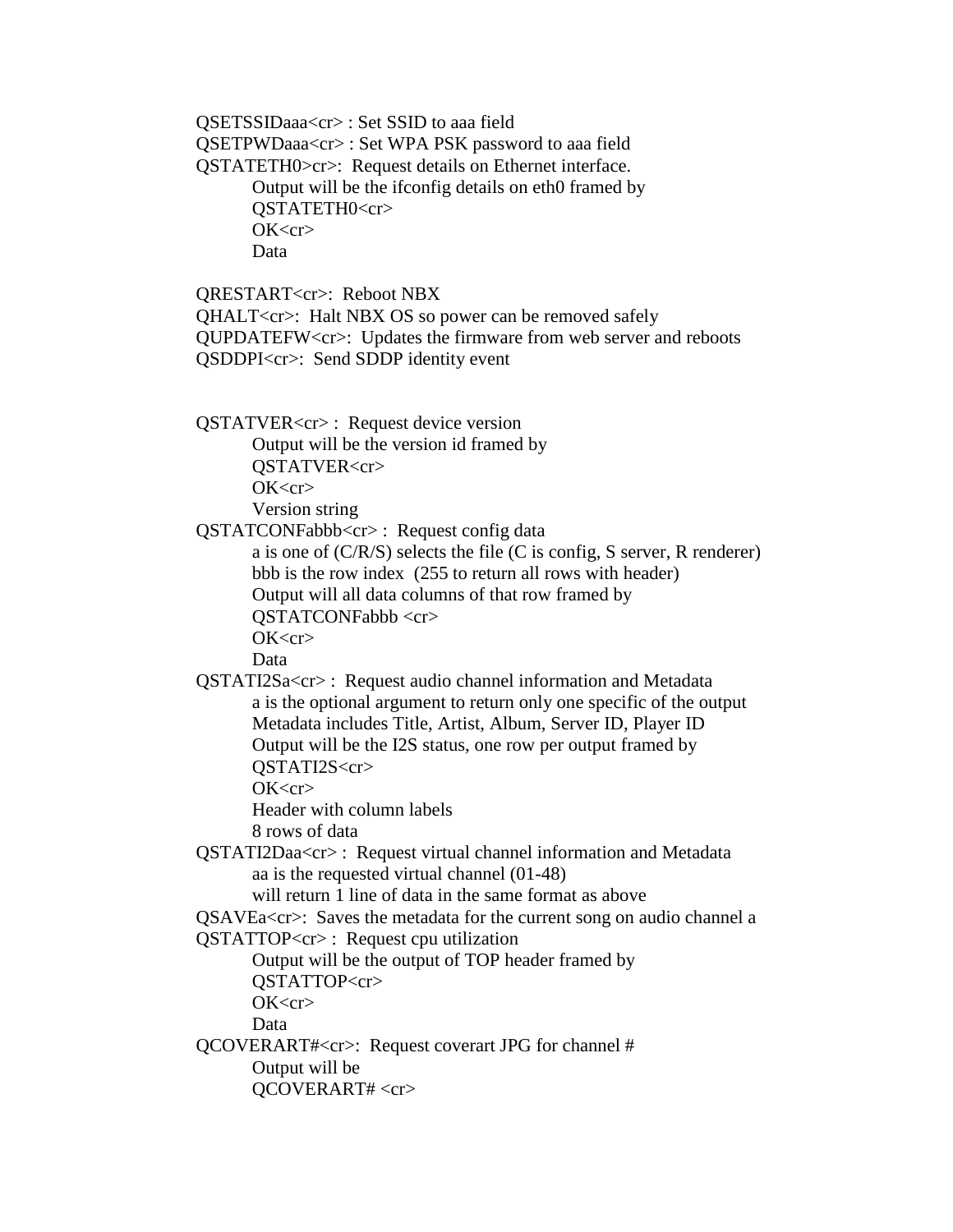$OK < c r$ width height size JPGDATA<cr> JPGDATA is base64 encoded QDELP###<cr>: Delete source profile if ### is omitted, all source profiles deleted QREADP###<cr>: Read source profile if ### is omitted, all profiles sent Profile\_number\_num\_streams video\_res video\_aspect audio0\_channels audio1\_channels

NetPlay transport controls

These controls are only valid for all active connections. These controls only work if the server currently allows the operation. NOTE: Stopping the service will cause disconnection, so you will not be able to restart using this interface. Pausing will keep the connection active for up to 5 minutes before disconnecting. Note that live streams have limited transport control.

QPLAY#<cr> QSTOP#<cr> QDSCN#<cr> (same as stop expect NDCN will not be issued) QPAUSE#<cr> QPLPAUSE#<cr> (toggle play/pause) QSKIPFW#<cr> QSKIPBK#<cr> QSIGPS#<cr> (start pause timer but do not pause) # is always the output channel number (1-8) NBX010/VRX010 is always 1

 (video only commands)  $QSEEKFWxx < cr$  (seek forward X sec) QSEEKBWxxx<cr> (seek backward X sec) QLOWLAT<cr> (set low latency mode) QHIGHLAT<cr> (set high latency mode (default))

NetPlay decoder volume controls

These allow setting the output volume, EQ, audio delay of the decoder directly. QASETVOLxxx<cr> Volume 0-256 (192 nom) QASETBALxxx<cr> Balance 0-256 (128 nom) QASETBASSxxx<cr> Bass 0-256 (128 nom) QASETTREBxxx<cr> Treble 0-256 (128 nom) QASETDELxxx<cr> Delay 0-256 (1/4 frame per tick)

NetPlay Audio transmit controls

These controls are to control audio server capabilities.

On NAB, this allows forwarding matrix inputs to remote zones/speakers On NBX/VRX, this allows audio return channel and audio rebroadcasting Multiple connections to the same channel are possible (via unicast)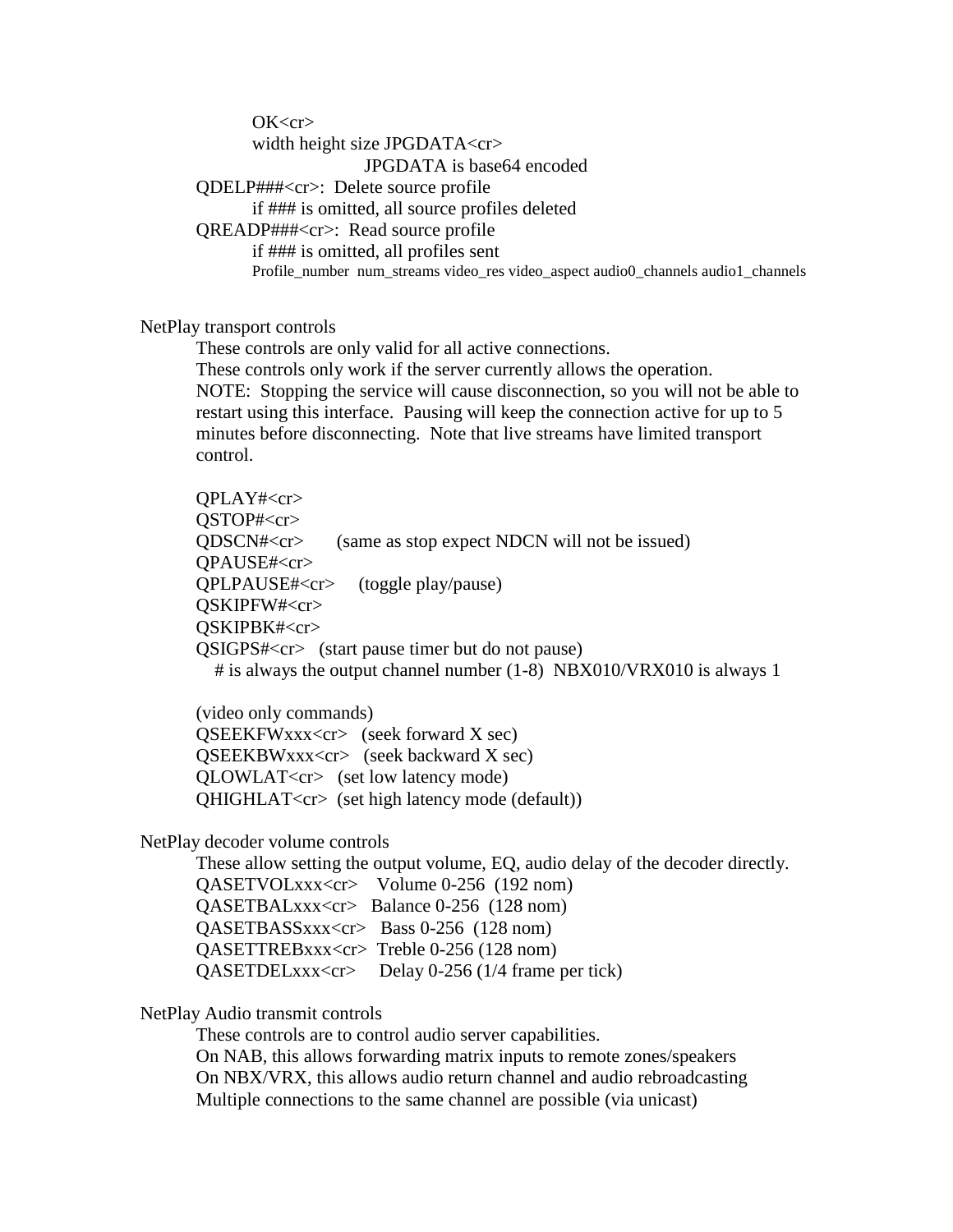QATPL# rtsp\_url<cr> (new stream from RTSP\_url) QATSP#<cr> (stop all streaming on channel #) # is the output I2S channel number

Server RTSP\_urls are defined as follows VRX: rtsp://ip\_addr:8554/input1 is the audio return channel (analog, coax, opt selection in VRX general setup config) NAB: rtsp://ip\_addr:8554/input1 through input8 are the physical network output channels from CMX-A2 (N01 - N08) rtsp://ip\_addr:8554/inputv01 through inputv48 are the virtual server channels defined in setup.

rtsp://ip\_addr:8554/test is a speaker test signal on both platforms Default encoding is L16-44100 Use URL /aac\_x for AAC encoding Use URL /raw\_x for raw bitstream

NetPlay Video decode controls

These controls are to control video renderer/decode services. The normal transport controls above can be used on the active stream. Note that NetPlay decoders can play multiple video streams simultaneously. In this case, the transport controls apply to ALL current streams. Normally these controls are not used directly (the virtual matrix driver uses these).

 $QVMPF$  options  $url < c$  Play first url with options: this command STOPS any current streams  $\text{OVMPL}$  options url $\text{cr}$  Play url with options: this command starts a new stream QXBMCON<cr>turn on xbmc gui QXBMCOFF<cr> hide xbmc gui QSTATOSD<cr> toggle on/off the debug OSD QSTATVID<cr> : Request info on currently playing video One line returned for each active video stream *url options latency state media\_time duration*

NetPlay Video encode controls

These controls are to control video encoder services. Normally these controls are not used directly (the virtual matrix driver uses these).

QVENCPL #a DEST\_IP options <cr>Start streams #a is the input number  $+$  stream#\*2 DESP\_IP is the target udp://IP:Port or rtp://IP:port/ttl VTX can support multiple streams, each one identified by the destination IP address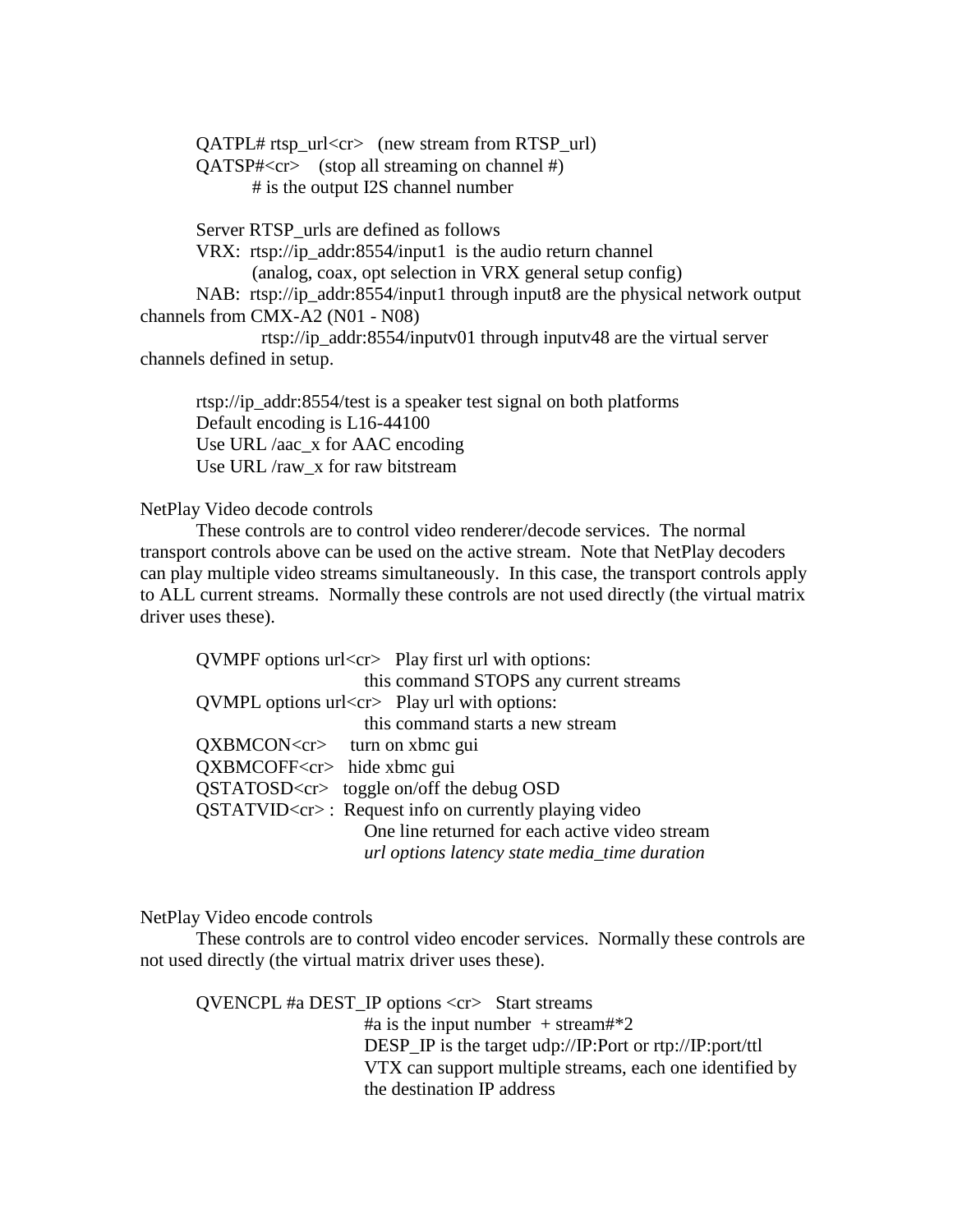QVENCSTOP #a DEST\_IP<cr>Stop streams If DEST\_IP is present, stop stream from input #a to that IP If DEST\_IP not present, stop all streams from input #a If a not present, stop all streams

QSTATENC<cr> : Request info on current streams One line returned for each active video stream Source instance *DEST\_IP details*

NetPlay Video encode config

QVENCEDIDMax<cr>

Set to mask certain formats from the encoder EDID

a Input  $(0 \text{ or } 1)$ 

- x 0 (default) = nothing masked (x is a 4 bit bitfield)
	- bit  $0 = \text{Mask AC3 (Dolby)}$ 
		- bit  $1 =$  Mask DDP (Dolby digital plus)
	- bit  $2 =$  Mask DTS
	- bit 3 = Mask MCA (multichannel PCM)

#### QVENCAOUTMab<cr>

| Sets the mode of the audio outputs (setting is persistent) |
|------------------------------------------------------------|
| Analog and optical output are controlled here              |

- a  $0$  (default) = analog output is active
- $1$  = optical output is active
- $\phi$  0 (default) = audio output same as hdmi out audio Decoder output selectable from any network source
	- $1 =$  audio output is delayed feed through from audio input Not valid when using optical output
	- $2 =$  audio output is delayed audio from both hdmi inputs  $L = ch1$  mono,  $R = ch2$  mono
	- $3 =$  audio output is delay audio from hdmi 1
	- $4 =$  audio output is delay audio from hdmi 2
	- Delay value is set by QASETDELxxx command (persistent)

NetPlay RS232 controls

Any non recognized data will normally be forwarded to RS232 if present. However, we also have a command to explicitly encode the data for transport

QSRSbase64\_ENCODED\_DATA<cr> Sends base64 encoded data to output (decodes it first)

NetPlay IR controls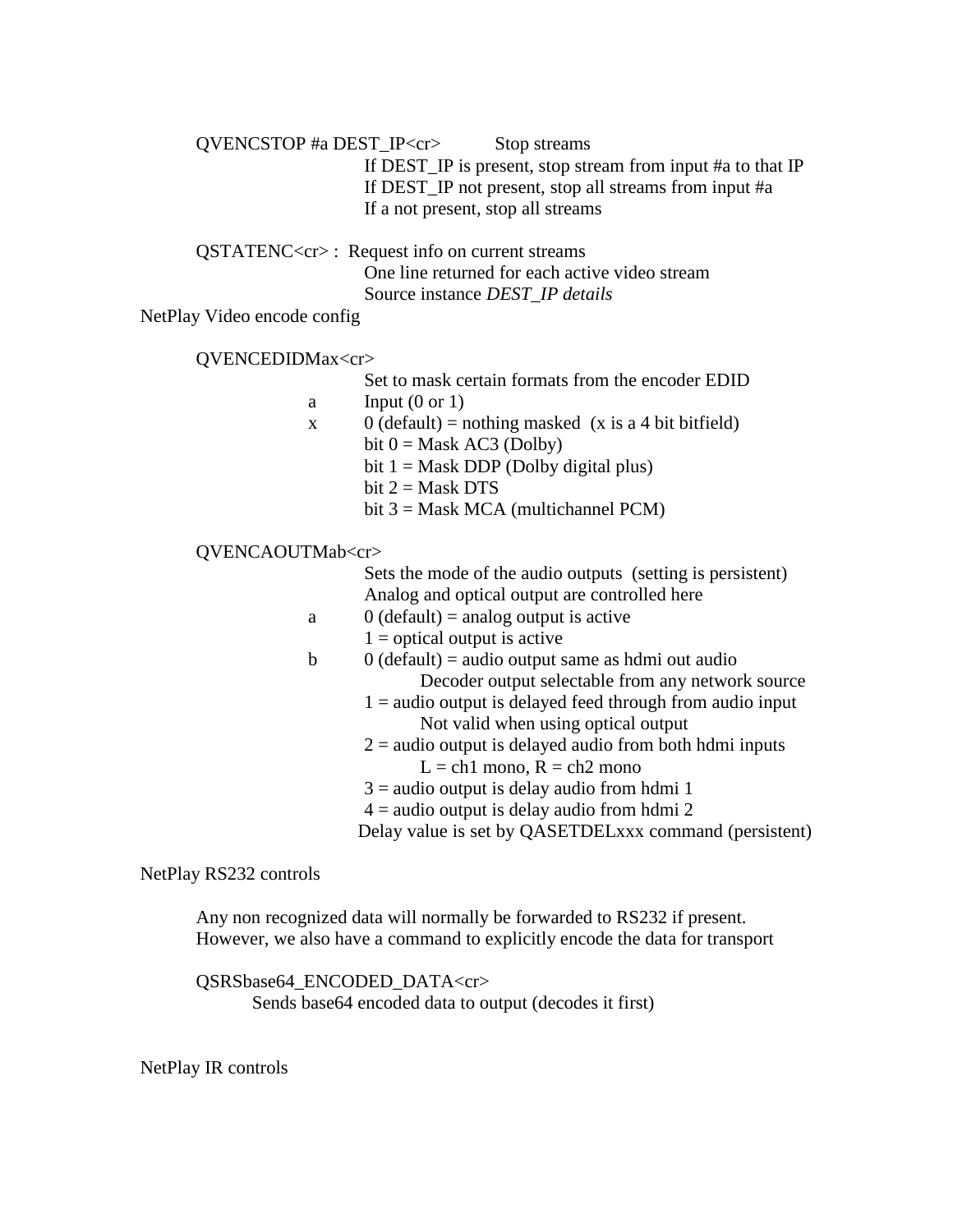Decoder control QSIRPULSE R=## hex\_code <cr> pulse proto format hex code via IR  $#$ # times QSIRSTART hex\_code <cr> start sending proto format hex code via IR QSIRSTOP hex\_code <cr> stop sending proto format hex code

Source control (a is either 0 or 1) QSIRPULSEa R=## hex\_code <cr> pulse proto format hex code via IR ## times QSIRSTAREa hex\_code <cr> start sending proto format hex code via IR

QSIRSTOPa hex\_code <cr> stop sending proto format hex code

NetPlay CEC controls

| QCECON <cr></cr>                       |  | turn tv on                                                               |
|----------------------------------------|--|--------------------------------------------------------------------------|
| QCECOFF <cr></cr>                      |  | turn ty off                                                              |
|                                        |  | If ON/OFF IR or rs232 codes are defined on the decoder, these are also   |
| sent by these commands                 |  |                                                                          |
| QCECSEL <cr></cr>                      |  | select this hdmi input                                                   |
| QCECVOLU <cr></cr>                     |  | Amp volume up (if supported)                                             |
| QCECVOLD <cr></cr>                     |  | Amp volume down (if supported)                                           |
| QCECMUTE <cr></cr>                     |  | Amp mute toggle (if supported)                                           |
| QCECTX CMD <cr></cr>                   |  | Send generic CEC command                                                 |
| NetPlay OSD engine                     |  |                                                                          |
| $OSETOSD$ command $\langle cr \rangle$ |  | Command is -d duration in seconds (0 for always)<br>-t "text to display" |
| NetPlay power controls                 |  |                                                                          |
| QLOWPOWx <cr></cr>                     |  | Sets device in low power mode                                            |
|                                        |  | Normal mode restored by any switching command                            |
|                                        |  | if x is present, only powerdown subdevice x                              |

# **NetPlay Video virtual matrix command set**

The virtual matrix driver is an application running on one designated device in a NetPlay Video system. This is the interface that the external control system will talk to in order to control NetPlay video. It handles:

Web page config

- Identification of encoders and decoders with input / output assignment
- Manual entry of generic sources like IP cams
- Manual entry of POP sources
- Designation of video wall groups and decoder config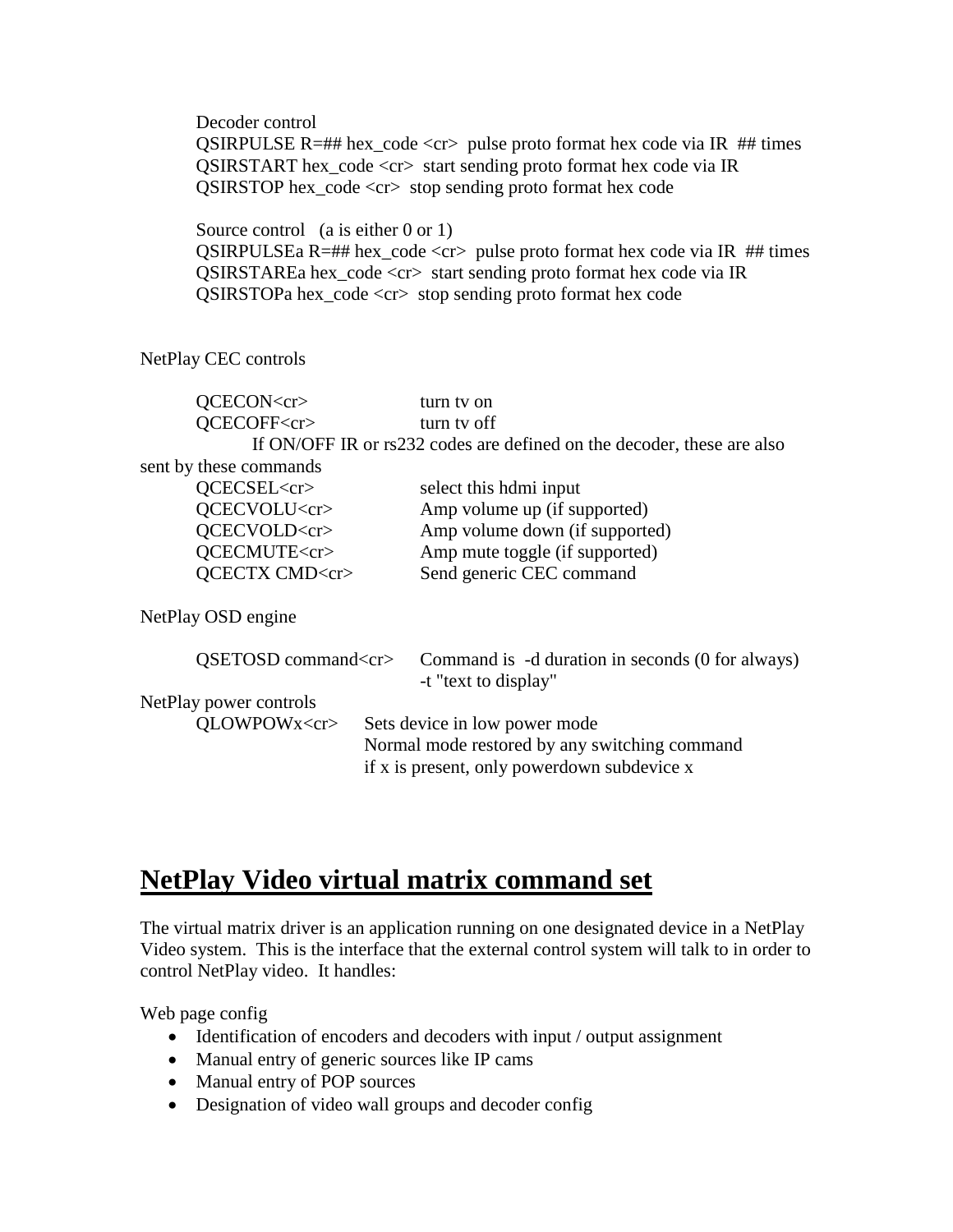Dynamic control via VM control socket

- Matrix switching of predefined sources to decoders
- IGMP multicasting setup when supported, else unicasting
- Forwarding of IR / RS232 / CEC packets to decoders
- XBMC GUI selection

NetPlay VM controls

Note: using aaa=000 means control all enabled decoders

Vaaabbb<cr> :Video output control

aaa is a number 001-999 selects the desired sink to control bbb is a number 001-999 selects the source to switch the output to NOTE: VTX sinks can use this to select source audio

Aaaabbb<cr> :Audio return channel output control

aaa is a number 001-999 selects the desired audio sink to control bbb is a number 001-999 selects the input (decoder) to switch the output to NOTE: aaa&bbb are SINK bindings on this command. To use the VTX audio outputs it must also be bound as a SINK

MACROaa b c e d f g<cr> :Macro control

aa is a number 01-99 selects the desired macro to start

Paramaters b through g are optional parameters that will be passed to the macro itself. Inside macros, any number can use "bbb" to indicate a passed parameter (3 digit in this case). By convention, parameter b is used for sink number NetPlayTV will populate this when sending a macro

SWaaa x bbb ccc ddd eee ....<cr> : Video output control, matrix display aaa is a number 001-999 selects the desired output to control x is the display layout to use bbb, ccc, …..

> are numbers 001-999 selects inputs to switch the output to These inputs will display according to the layout number X X layout is defined in web config

 $SWSaaa x$  bb  $ccc < c \rightharpoonup$ : Video output control, matrix display aaa is a number 001-999 selects the desired output to control x is the display layout to use bb is the layout position subwindow to switch (01-16) ccc is the number 001-999 selects inputs to switch the subwindow to

Gaaabbb<cr> : Audio output gain control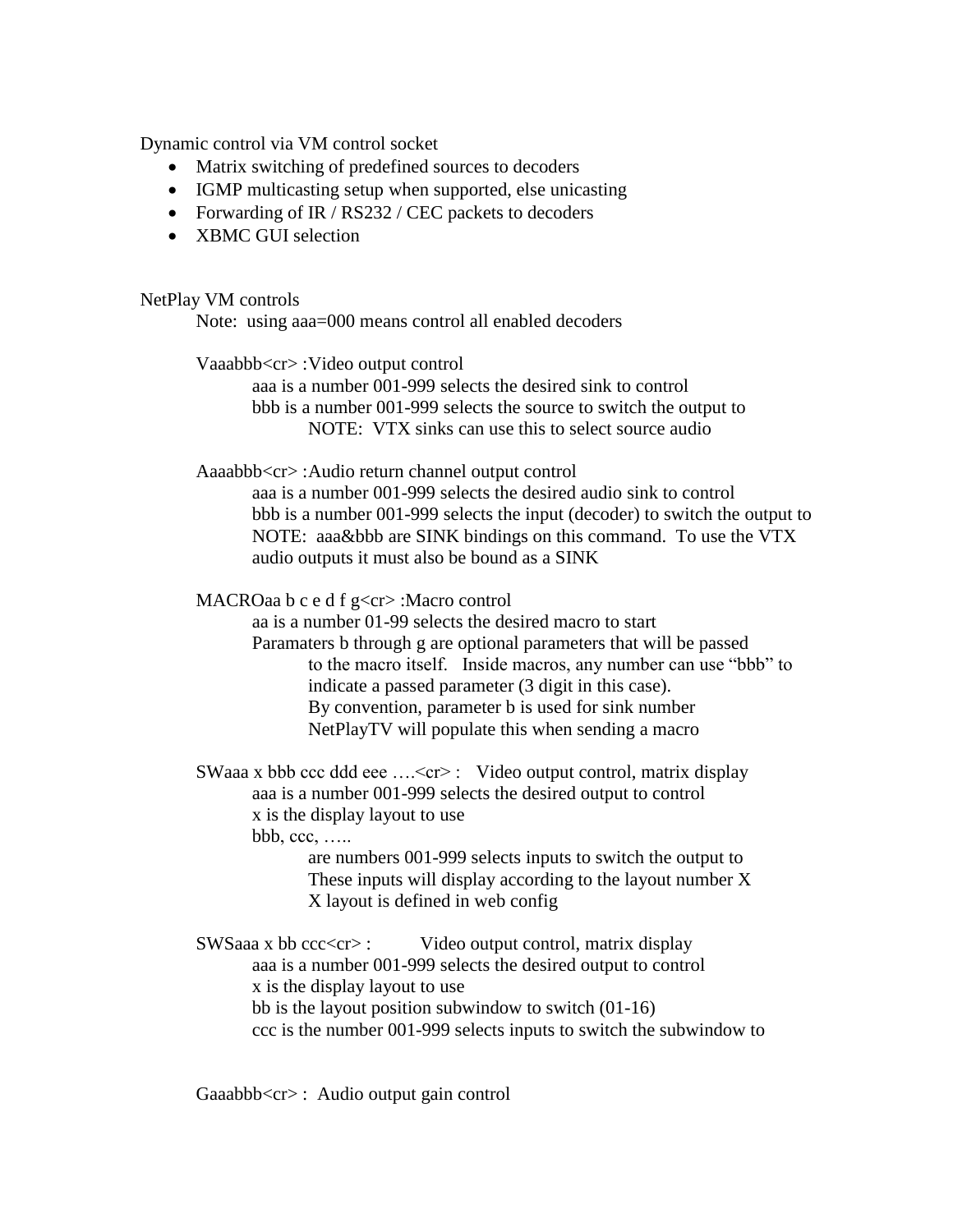aaa is a number 001-999 selects the desired output to control bbb is a number 00-255 selects the output gain For  $bbb = 000$  output is muted Else gain(dB) =  $31.5 - [0.5*(255-bbb)]$  NOTE: on firmware versions 1.5 and up bbb may also be  $bbb = U$  Volume steps up  $bbb = D$  Volume steps down  $bbb = MT$  Mute on  $bbb = MF$  Mute false  $bbb = M$  Mute toggle Eaaabbb<cr>: Audio input gain control aaa is a number 001-MAX selects the desired input zone to control bbb is a number 000-255 selects the input gain For  $bbb = 128$  input is nominal Else signal = signal  $*$  bbb/128 Maaabbb<cr> : Audio output balance control aaa is a number 001-MAX selects the desired input zone to control bbb is a number 000-255 selects the balance setting For  $bbb = 128$  input is nominal if (bbb>128) then right vol=right vol\*(256-bbb)/128 else left\_vol=left\_vol\*(bbb)/128 Baaabbb<cr> : Audio bass control aa is a number 001-MAX selects the desired input zone to control bbb is a number 000-255 selects the input gain For  $bbb = 128$  input is nominal Else signal = signal  $*$  bbb/128 Taaabbb<cr> : Audio treble control aaa is a number 001-MAX selects the desired input zone to control bbb is a number 000-255 selects the input gain For  $bbb = 128$  input is nominal Else signal = signal  $*$  bbb/128 Xaaabbb<cr> : Audio input delay control aaa is a number 001-MAX selects the desired input to control bbb is a number 000-255 selects the input delay Each delay step is 0.25 video frames (60Hz), or 4.1666ms  $bbb = U$  Delay steps up  $bbb = D$  Delay steps down Daaabbb<cr>: Audio output delay control aaa is a number 001-MAX selects the desired output to control bbb is a number 00-255 selects the output delay Each delay step is 0.25 video frames (60Hz), or 4.1666ms  $bbb = U$  Delay steps up  $bbb = D$  Delay steps down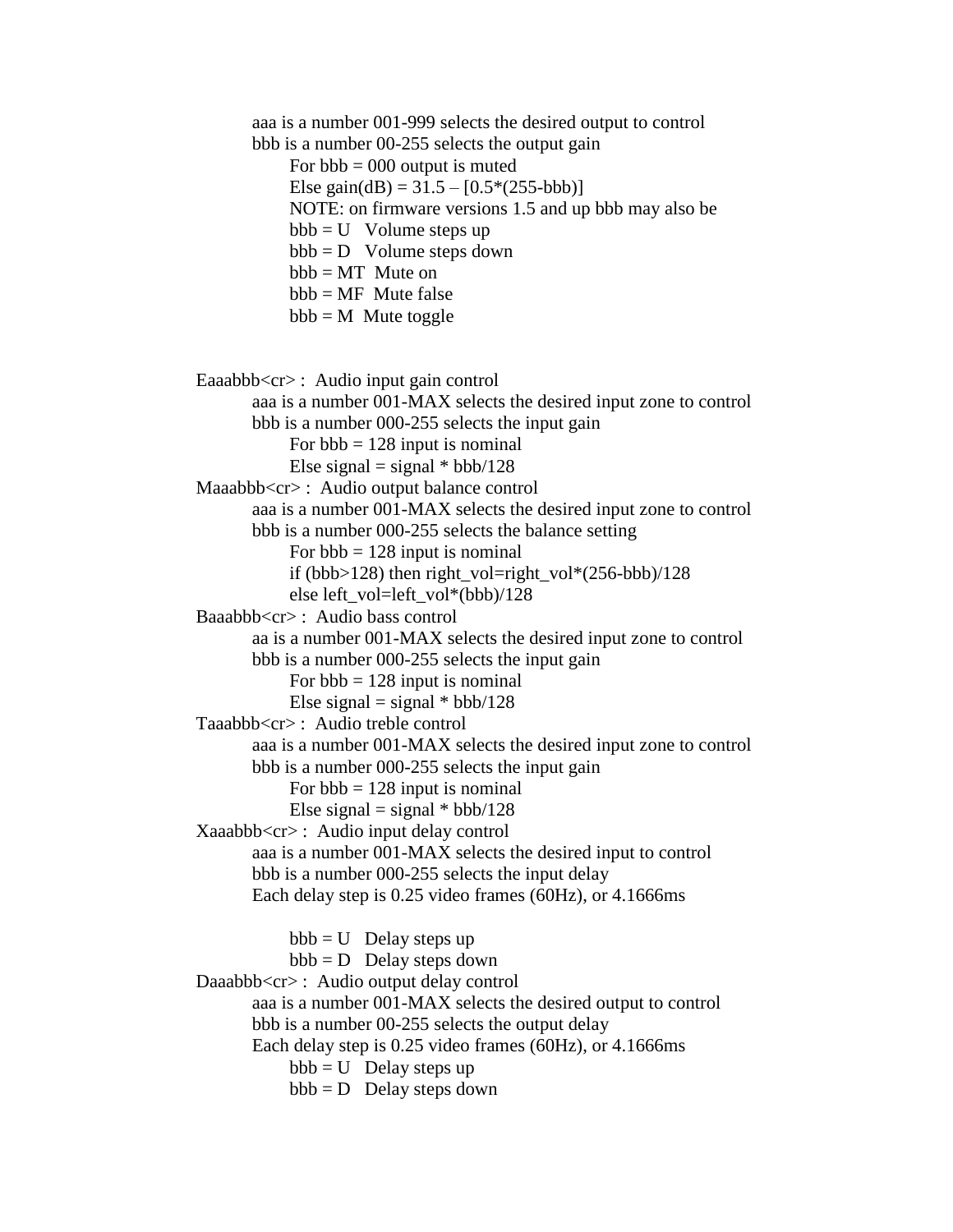SETCHANaaabbb<cr>: Set HDHomeRun channel aaa is a number 001-MAX selects the desired output to control bbb is a number 001-999 selects the channel to tune bbb can be UP,DN,UPF,or DNF for tuning up/down (F is favorites) (HDHomeRun source must also be selected with V/SW/etc)

STAT<cr> : Request device status (Vaaabbb for each output)

STATL<cr> : Request device status of audio settings (all audio settings for each input and output)

Faab<cr>: Flash modes control aa is a number 01-99 selects the flash slot to control b is either S or R (S saves current config, R recalls saved config)

QSINK<cr>: Request sinks status Returns the status of all sinks in order separated by  $\langle cr \rangle$ 

QSRC<cr>: Request sources status Returns the status of all sources in order separated by  $\langle cr \rangle$ 

QREADP<cr>: Get profile information from all sinks Return data can take up to 1 minute QREDOP<cr>: Regenerate source profiles on all sinks This command takes 30seconds \*sources \*sinks to complete

QSGETIPxxx<cr>: Get current ip of source xxx QDGETIPxxx<cr>: Get current ip of decoder xxx

QSETDID<cr>: Sets the OSD on each decoder to display the decoder ID

QSTATHDHRLUP<cr>: Request HDHomeRun channel lineup Returns the channel lineup num/name separated by  $\langle cr \rangle$ 

xxx is the decoder or source # in all below forwarded commands. If 000 is used, it will be sent to ALL enabled decoders/sources.

All transport commands can be forwarded to decoders.

NetPlay VM XBMC controls

QXBMCONxxx<cr> turn on xbmc gui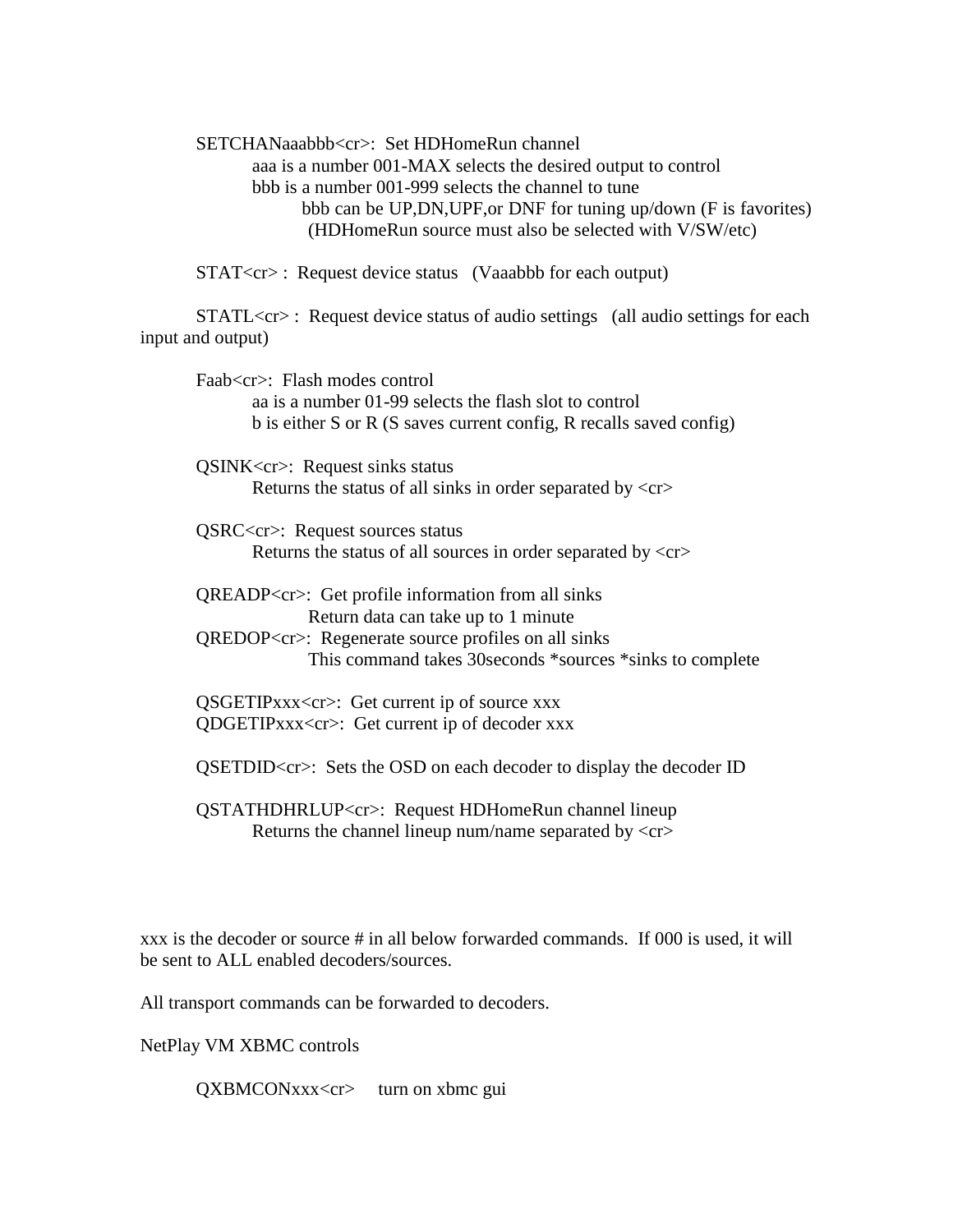NetPlay VM IR controls

Send to decoders

QDIRPULSExxx  $R=\#H$  hex\_code <cr> pulse proto format hex code via IR  $\#H$ times

QDIRSTARTxxx hex\_code <cr> start sending proto format hex code via IR QDIRSTOPxxx<cr> stop sending all IR codes

Send to sources QSIRPULSExxx  $R = ## hex\_code < cr$  pulse proto format hex code via IR  $##$ 

#### times

QSIRSTARTxxx hex\_code <cr> start sending proto format hex code via IR QSIRSTOPxxx<cr> stop sending all IR codes

QFIRPULSExxx  $R = ##$  hex\_code <cr> pulse proto format hex code via IR  $##$ times to source currently selected by zone xxx

#### NetPlay VM Ethernet controls

URL is encoded Ethernet control url. Please see online documentation.

Send to decoders QDETHxxx URL <cr> send URL to sink

Send to sources QSETHxxx URL <cr> send URL to source

NetPlay VM IR/ETH database controls

Send to decoders QDIRCODExxxyyy  $R = ## < cr$  send predefined code yyy, repeat ##

Send to sources QSIRCODExxxyyy R=##<cr> send predefined code yyy, repeat ## QFIRCODExxxyyy R=##<cr> send predefined code yyy, repeat ## to source currently selected by zone xxx

NetPlay Delay controls (MACROs/SCRIPTS only)

Wait for X seconds WAIT  $x < c$ r $>$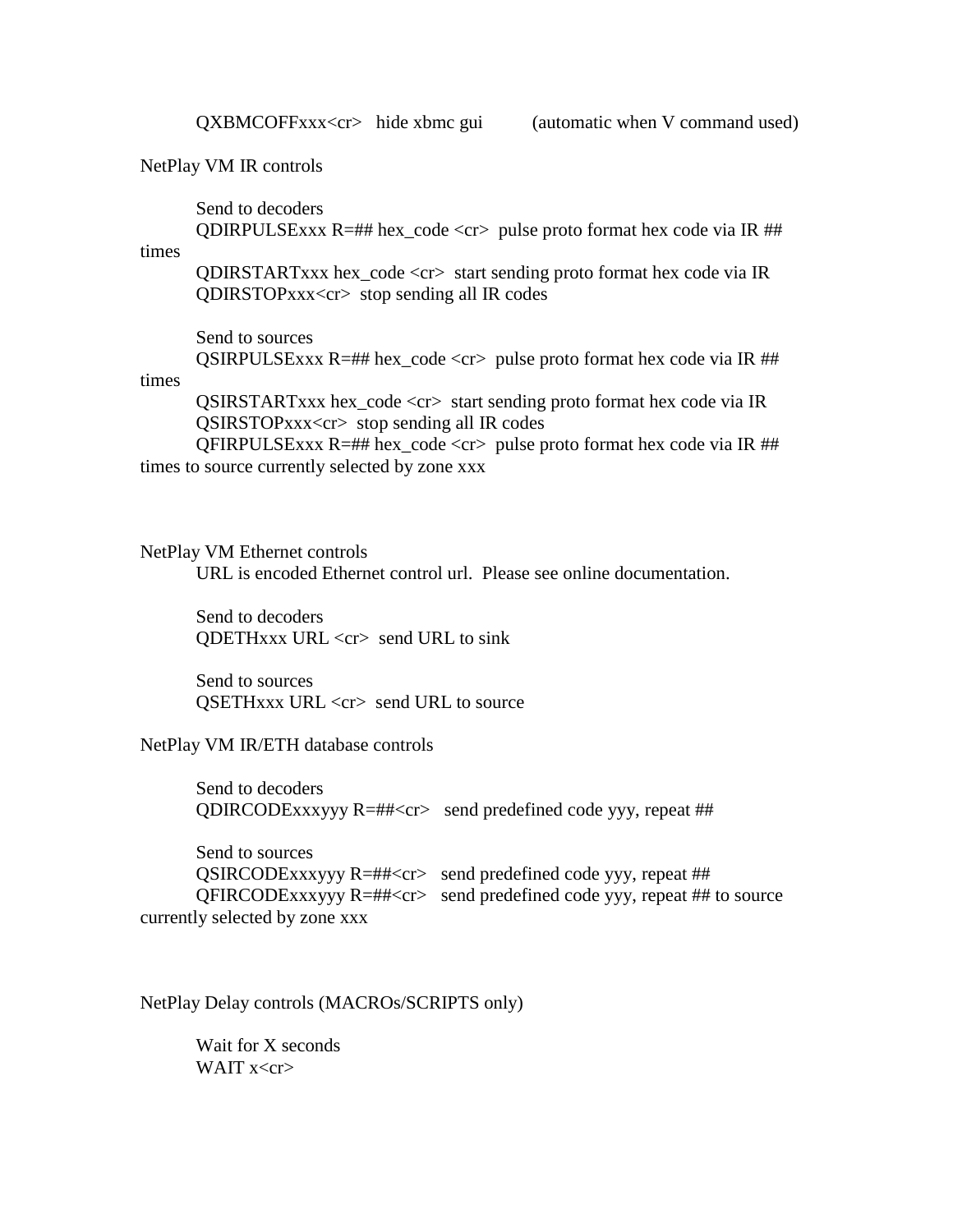Pause until given UTC time TIME h m s<cr>

Pause until given day of week (Sunday is day 1, UTC time) DAY  $d < c r >$ 

## NetPlay VM RS232 controls

## QSRSxxxBASE64\_ENCODED\_DATA<cr> Sends base 64 encoded data to sink  $\overline{xx}$

NetPlay VM CEC controls

| QCECONxxx <cr></cr>    | turn tv on                                                             |
|------------------------|------------------------------------------------------------------------|
| QCECOFFxxx <cr></cr>   | turn tv off                                                            |
|                        | If ON/OFF IR or rs232 codes are defined on the decoder, these are also |
| sent by these commands |                                                                        |
| QCECSELxxx <cr></cr>   | select this hdmi input                                                 |
| QCECVOLUxxx <cr></cr>  | Amp volume up (if supported)                                           |
| QCECVOLDxxx <cr></cr>  | Amp volume down (if supported)                                         |
| QCECMUTExxx <cr></cr>  | Amp mute toggle (if supported)                                         |

QCECTXxxx CMD<cr>Send generic CEC command

NetPlay VM OSD engine

| $QSETOSDxxx$ command $\langle cr \rangle$ xxx is sink (000 for all sinks) |
|---------------------------------------------------------------------------|
| Command is -d duration in seconds (0 for always)                          |
| -t "text to display"                                                      |
| screen window to display in<br>$-w$ "x1 y1 x2 y2"                         |

NetPlay VM Video OSD engine

|                | $QVOSDxxxyyy z d o < c r$ Start video OSD (PIP)                      |
|----------------|----------------------------------------------------------------------|
|                | xxx is sink, yyy is source                                           |
|                | z is format $(1-8)$                                                  |
|                | d is duration in seconds (0 for always)                              |
|                | o is overlay mode                                                    |
|                | 0 (default) use Netplay or Android PIP                               |
|                | 1 use passive overlay (if available, else 0)                         |
|                | 2 use interactive overlay (if available, else 0)                     |
| QVOSSPxx < cr> | Stop video OSD (PIP)                                                 |
|                | xxx is sink                                                          |
|                | Using V switch command will also end Video OSD                       |
|                | QPIPSWAPxxx <cr> Swap current PIP and fullscreen video playback</cr> |
|                | xxx is sink                                                          |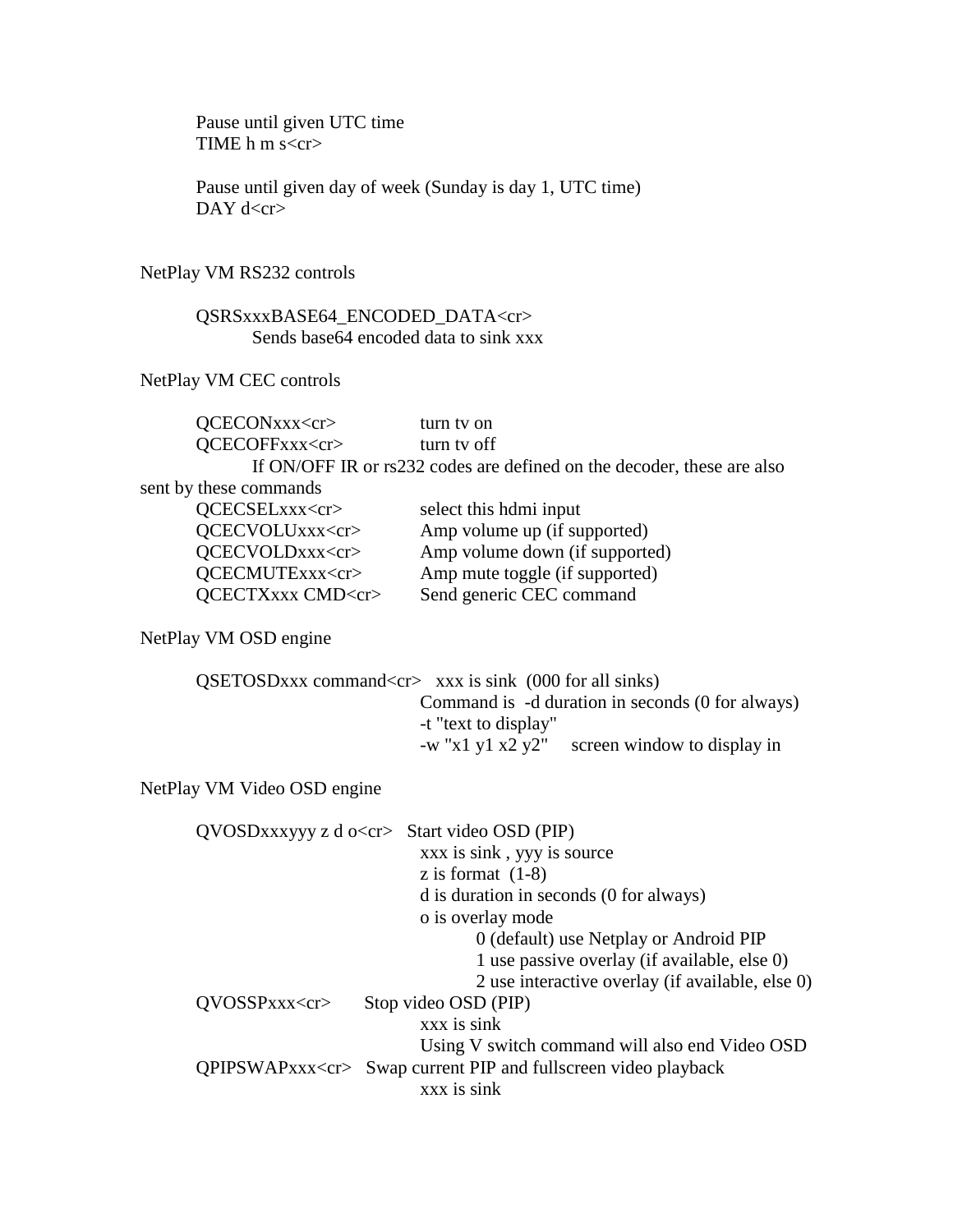## QPIPFULLxxx<cr> PIP video => fullscreen playback xxx is sink

| NetPlay VM low latency controls                          |                                                                               |  |
|----------------------------------------------------------|-------------------------------------------------------------------------------|--|
| QLOWLATxxx <cr></cr>                                     | Set low latency mode                                                          |  |
|                                                          | xxx is sink                                                                   |  |
| QHIGHLATxxx <cr></cr>                                    | Cancel low latency mode                                                       |  |
|                                                          | xxx is sink                                                                   |  |
| QSIRPULSExxx <cr></cr>                                   | Source IR commands increment                                                  |  |
|                                                          | the lowlat counter. You can send this as a dummy<br>command without hex code. |  |
| NetPlay VM profiling controls                            |                                                                               |  |
|                                                          | QPROFILExxx <cr> Re-profile all inputs on output xxx</cr>                     |  |
| If $xxx = 999$ , then all outputs                        |                                                                               |  |
| NetPlay VM power controls                                |                                                                               |  |
| QLOWPOW <cr></cr>                                        | Sets all devices in low power mode                                            |  |
|                                                          | Normal mode restored by any switching command                                 |  |
| NetPlay encoder settings                                 |                                                                               |  |
| QVENCEDIDMaaax <cr></cr>                                 | Sets edid mask on source aaa                                                  |  |
| QVENCAOUTMaaabc <cr></cr>                                | Sets audio output mode on source aaa                                          |  |
| QASETDELaaaxxx <cr></cr>                                 | Sets audio output delay on source aaa                                         |  |
| NetPlay Audio delay device settings                      |                                                                               |  |
| QDDDEVS <cr></cr>                                        | return audio delay device settings                                            |  |
|                                                          | QDDSETxx Y Z H <cr> Set config for audio delay device xx</cr>                 |  |
|                                                          | $Y =$ delay in ms                                                             |  |
|                                                          | $Z = 0$ for analog, 1 for digital                                             |  |
|                                                          | $H = 0$ for 48Khz, 1 for 44.1Khz                                              |  |
| NetPlay dynamic url settings<br>QSETTMPaaa url <cr></cr> |                                                                               |  |

aaa = source number URL to overwrite

 Dynamic URLs are to support directly passing a URL which will be displayed. Usually this is used with an external file browser (select a file, send NVMM the URL). In your source setup, create a Video URL, Image URL, or Android APP source type. You can use the QSETTMP command to dynamically provide the URL for this source. If the URL provided ends in (.png, .jpg, or .jpeg) the source TYPE will also be changed to Image URL. If the URL provided end in (.mp4, .mkv, or .ts) the source TYPE will also be changed to Video URL. Dynamic URLs are reset by reload, reboot, or the next QSETTMP command (to that source).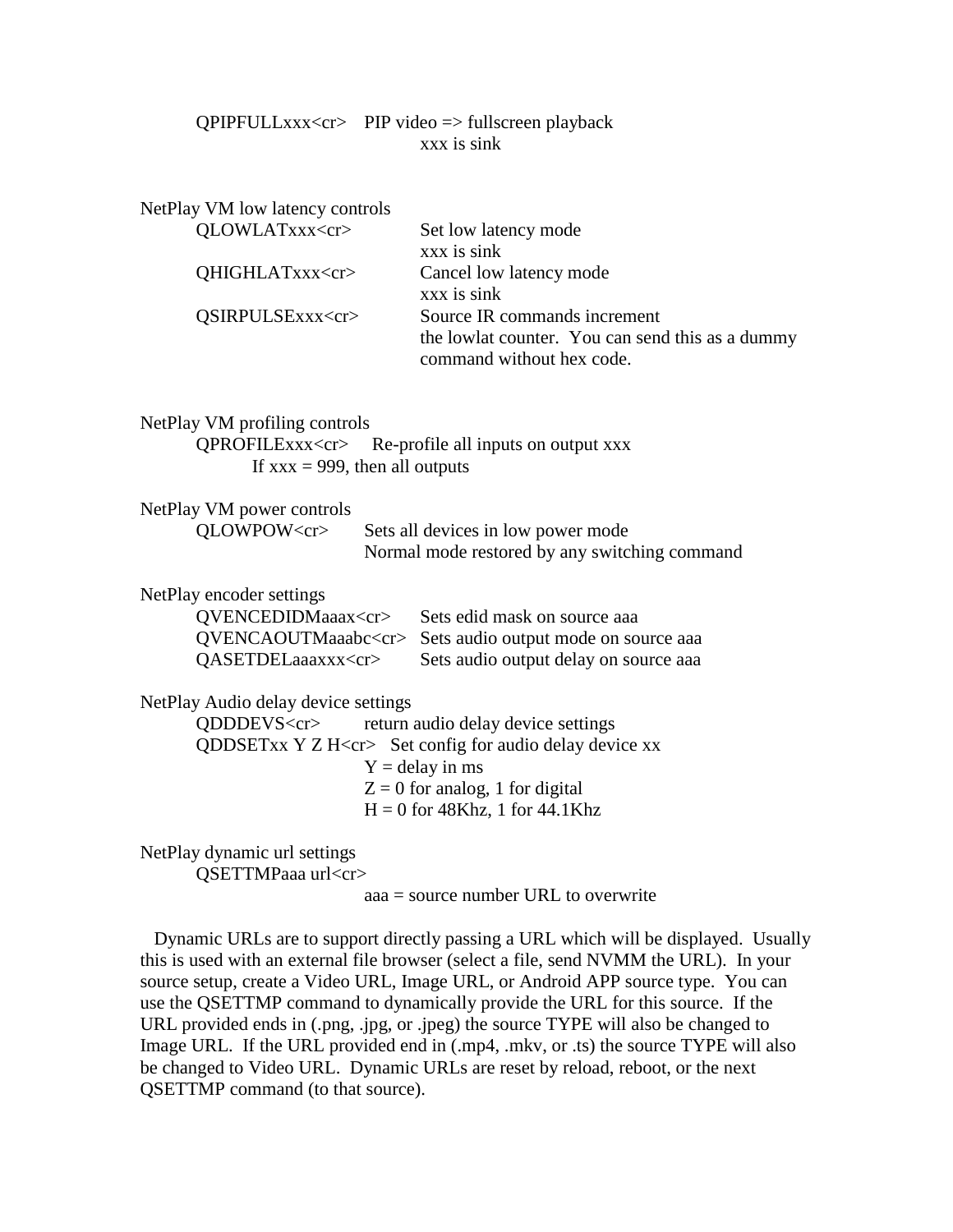## **NBX config files**

Note that the easiest way to view and modify the config files is through the web interface. Just type the NBX/NAB IP address into a web browser to get started.

*Below are examples of the configuration settings. These are not updated for each firmware revision, so it is best to use the web configuration instead!*

## Config:

The renderer config file is a table with 8 rows of 1 column. Each row corresponds to a config setting, explained below.

- 0: Device type
	- 0: NBX
	- 2: CMX1616A2 (NAB)
	- 3: CMX3838A1 (NAB)
- 1-4: Reserved
- 5: Logitech Media Server enable
- 6-7: Reserved

Renderer:

The renderer config file is a table with 48 rows of 8 columns.

Each row corresponds to a renderer, with NAB capable of publishing a maximum of 48 renderers.

| Name:       | Configurable name of the channel the user sees.                           |
|-------------|---------------------------------------------------------------------------|
| Enabled:    | Boolean value indicating if this row will be used.                        |
| Type:       | 4 value Boolean bit field                                                 |
|             | Bit 0: Publish this channel via Bonjour                                   |
|             | Bit 1: Publish this channel via Upnp                                      |
|             | Bit 3: Publish this channel as Squeeze Player                             |
|             | Bit 3: Reserved                                                           |
| Fixed:      | Boolean value indicating if this row will be assigned a fixed I2S channel |
|             | If not set, I2S channel will be allocated dynamically                     |
| OutVector:  | 48 value Boolean bit field                                                |
|             | Each bit corresponds to an output of CMX that will be triggered when      |
|             | Connection is made to this renderer channel (NAB only)                    |
| Connect:    | Optional RS232 string to send on connection                               |
| Disconnect: | Optional RS232 string to send on disconnection                            |
| Assigned:   | Read only value which gives the currently assigned I2S channel            |